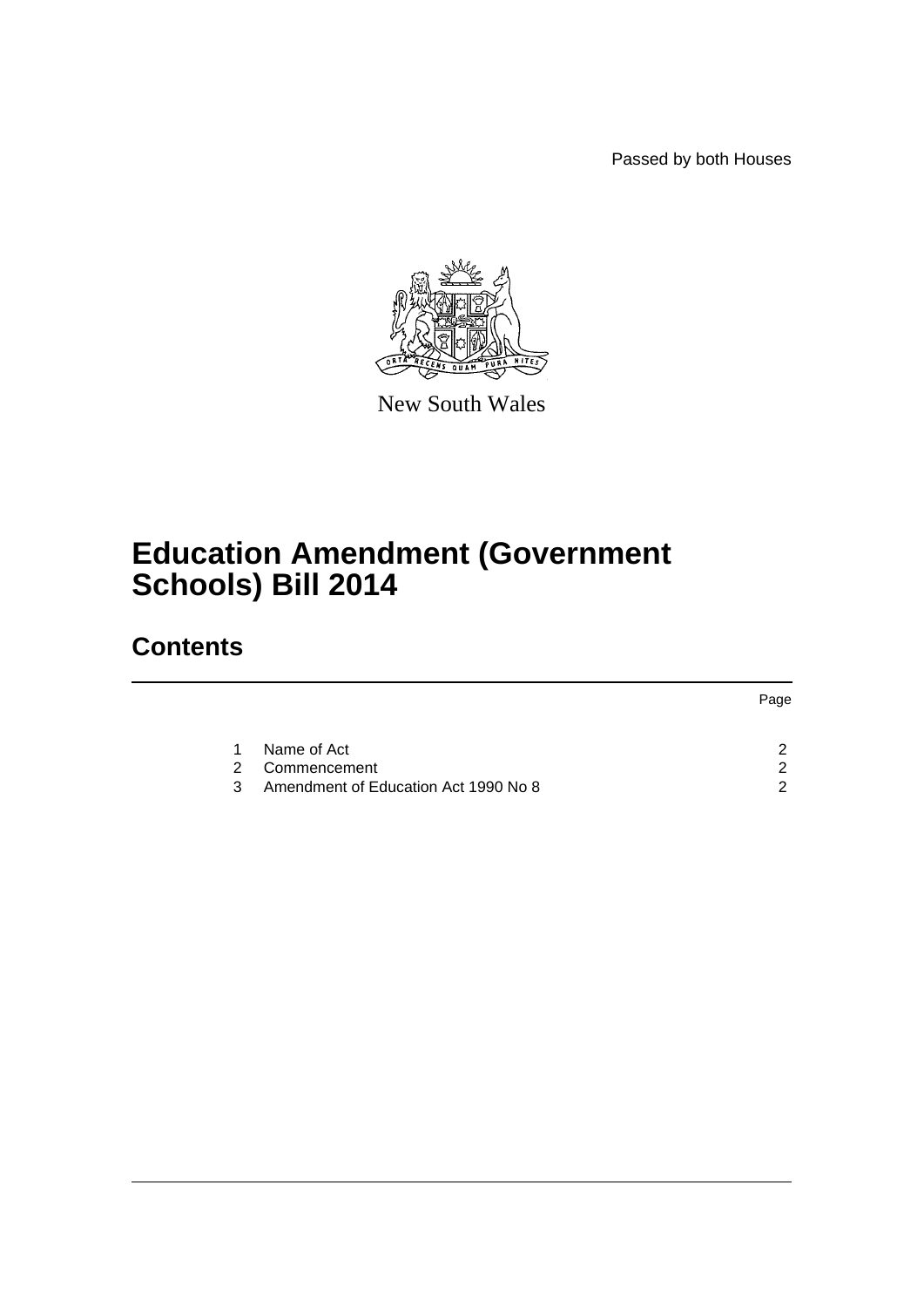*I certify that this PUBLIC BILL, which originated in the LEGISLATIVE COUNCIL, has finally passed the LEGISLATIVE COUNCIL and the LEGISLATIVE ASSEMBLY of NEW SOUTH WALES.*

*Legislative Council 2014* *Clerk of the Parliaments*



New South Wales

# **Education Amendment (Government Schools) Bill 2014**

Act No , 2014

An Act to amend the *Education Act 1990* to require the Board of Studies, Teaching and Educational Standards to provide certain advice to the Minister in relation to government schools.